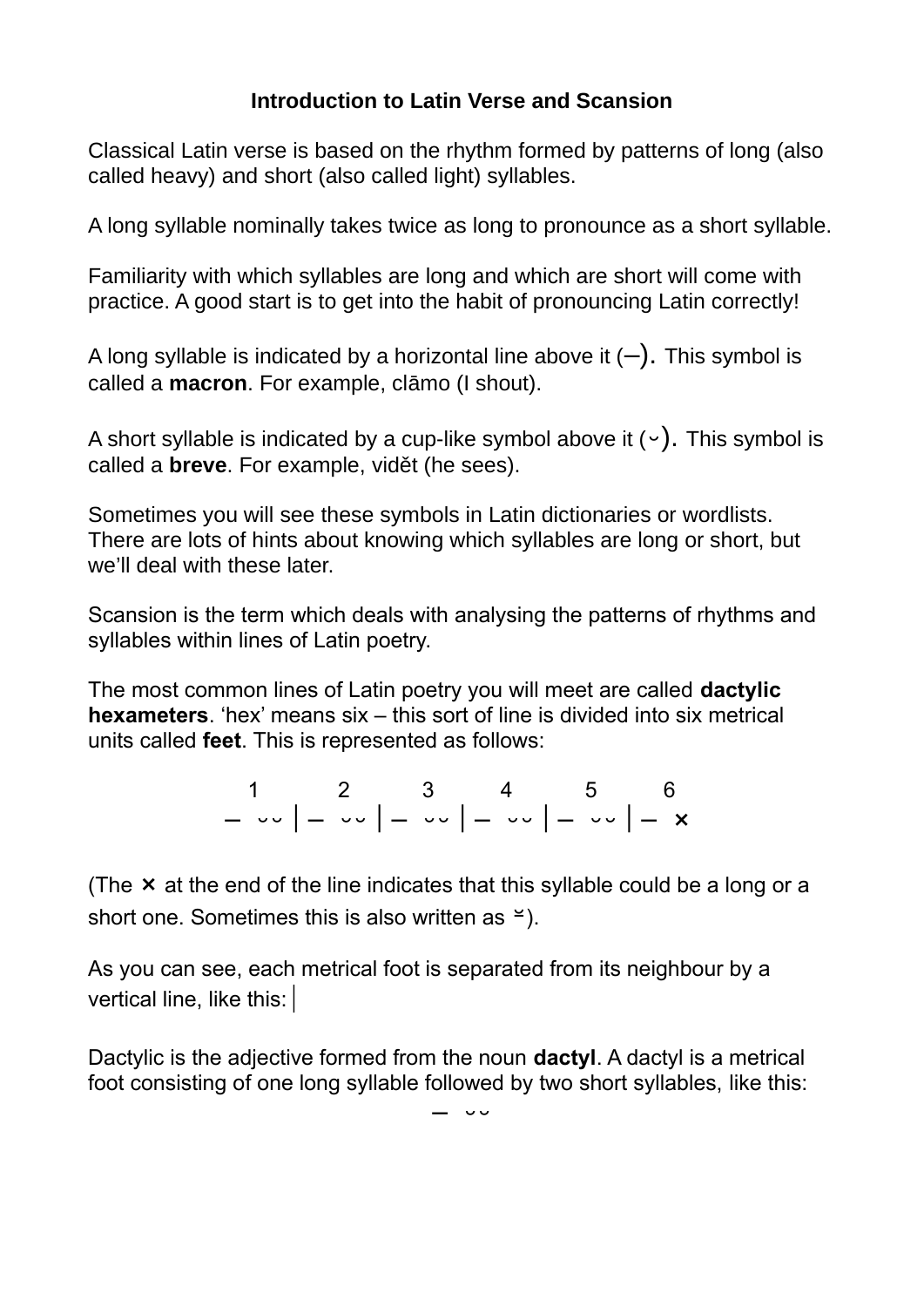The word 'dactyl' (as in *pterodactyl – wing-finger*) comes from the Greek word for 'finger' (δάκτυλος, dactylos) – a finger consisting of one long bone with two shorter bones on the end of it.

> 1 2 3 4 5 6 –  $\circ\circ$   $\mid$   $\circ\circ$   $\mid$   $\circ\circ$   $\mid$   $\cdot\circ$   $\mid$   $\cdot\circ$   $\mid$   $\cdot\circ$

As you can see from the scheme repeated above, dactyls occupy the first five feet of the line. The sixth foot can be either a long-long or a long-short:  $(- - or - \cdot)$ .

The technical term for a long-long metrical foot is **spondee**. The technical term for a long-short metrical foot is a **trochee**. And, as just covered, the term for a long-short-short metrical foot is a **dactyl**.

Here is a sample line of Latin poetry which follows this hexameter scheme:

 $(1 - 3 - 4) - 3 - 4 = 0$   $(1 - 3 - 4) - 4 = 0$   $(1 - 3 - 4) - 4 = 0$ quadrupedante putrem sonitu quatit ungula campum *the hooves with their four-footed noise shake the crumbling plain (Virg. Aen. 8.596)*

As you can imagine, hundreds of lines using the same scheme could become tedious on the ear, so some variety was allowed in any or all of the first four feet, where the two shorter syllables could be replaced by a single long one. In other words, a foot called a dactyl could be replaced by a foot called a spondee, as follows:

 $\frac{1}{2}$   $\frac{1}{2}$  –  $\frac{1}{2}$   $\frac{1}{2}$  –  $\frac{1}{2}$  –  $\frac{1}{2}$  –  $\frac{1}{2}$  –  $\frac{1}{2}$  –  $\frac{1}{2}$  –  $\frac{1}{2}$  –  $\frac{1}{2}$   $\frac{1}{2}$  –  $\frac{1}{2}$   $\frac{1}{2}$   $\frac{1}{2}$   $\frac{1}{2}$   $\frac{1}{2}$   $\frac{1}{2}$   $\frac{1}{2}$   $\frac{1}{2}$ 

Here's an example of such a line:

 $|$   $\circ$   $\sqrt{}$   $|$   $|$   $|$   $|$   $\times$   $\sqrt{}$   $\times$ tantae molis erat Romanam condere gentem *so great a task it was to establish the Roman people (Virg. Aen. 1.33)*

As you can see, the fifth and sixth feet keep the same pattern:

 $\circ$   $\circ$   $\times$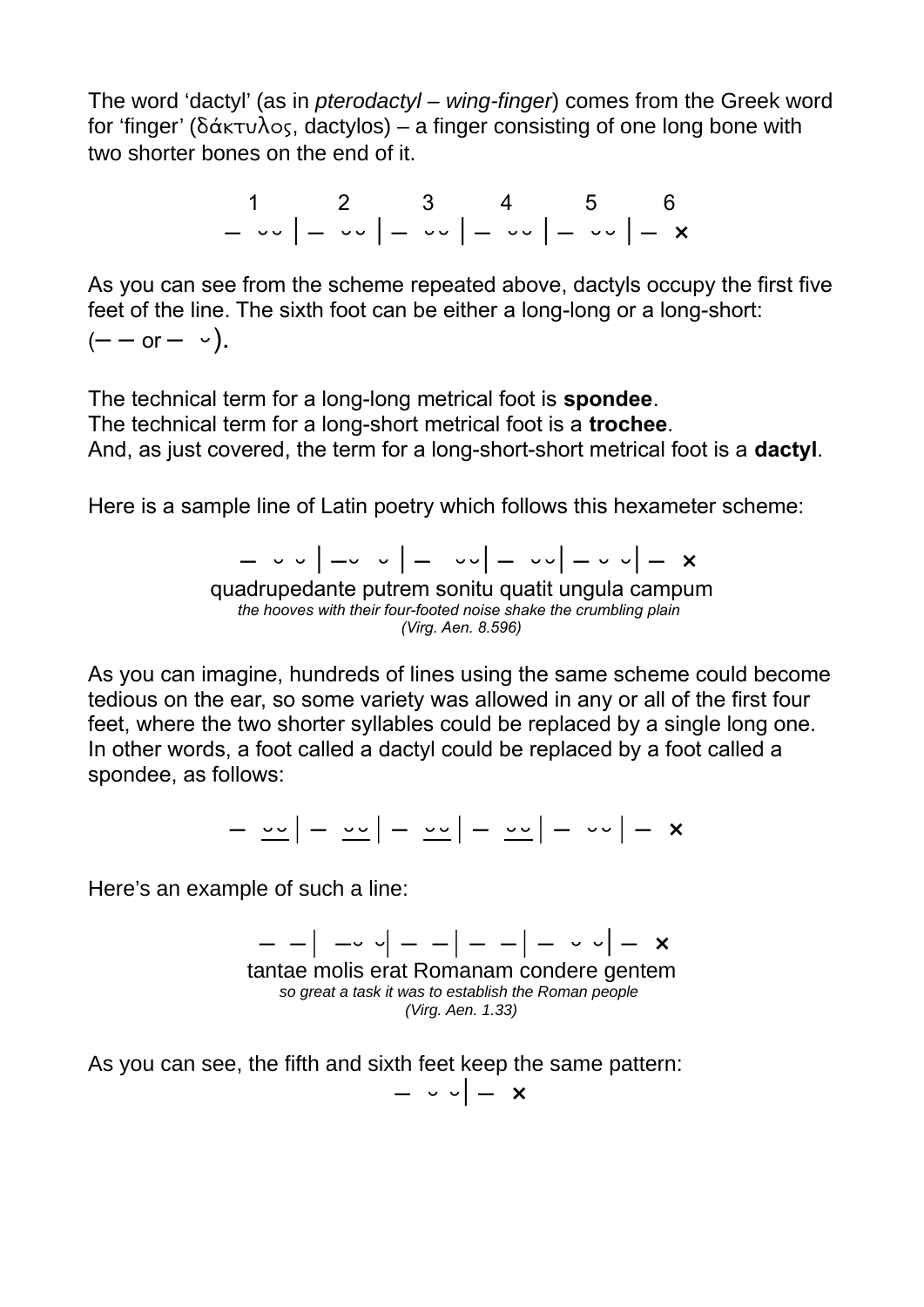A metrical foot consisting of two long syllables  $(- -)$  is, as we've seen, called a spondee. Spondaic lines slow the speed of the line down, whereas dactylic lines speed them up.

## **Elision**

This word means 'striking out', and happens when bits of words disappear in order to make things easier to say. For example, it's usual to say *fish 'n' chip(s) shop* in English rather than *fish and chips shop*.

In Latin verse you will find elisions at the end of words which have a final syllable ending with a vowel or an -m when these words are followed by a word beginning with a vowel or an h.

For example: difficil(e) est, vestr(um) est bon(i) homines<br>*it is difficult it is yours good men it is difficult* 

When you are required to write out (scan) a line of poetry, the final elided letters are bracketed off:

For example:

vestibulum ante ipsum primoque in limine Pyrrhus *in front of the actual forecourt and on the first threshold Pyrrhus … (Virg. Aen. 2.469)*

becomes, when the elisions are marked:

vestibul(um) ant(e) ipsum primoqu(e) in limine Pyrrhus

The elided syllables are not counted when it comes to scanning the line. So this line will be scanned as follows:

> $|$   $|$   $|$   $|$   $|$   $|$   $|$   $|$   $|$   $|$   $|$   $|$   $|$   $|$   $|$   $|$   $|$   $|$  vestibul(um) ant(e) ipsum primoqu(e) in limine Pyrrhus

Before attempting to write out the scansion of a line of Latin poetry, the first thing you must do is check whether there are any elisions.

Here's an example of elision happening before a word beginning with an h:

 $|$   $|$   $|$   $|$   $|$   $|$   $|$   $+$   $\sim$   $|$   $\times$ 

pallentesqu(e) habitant Morbi tristisque Senectus *and pale diseases and grim old age live (there)… (Virg. Aen. 6.275)*